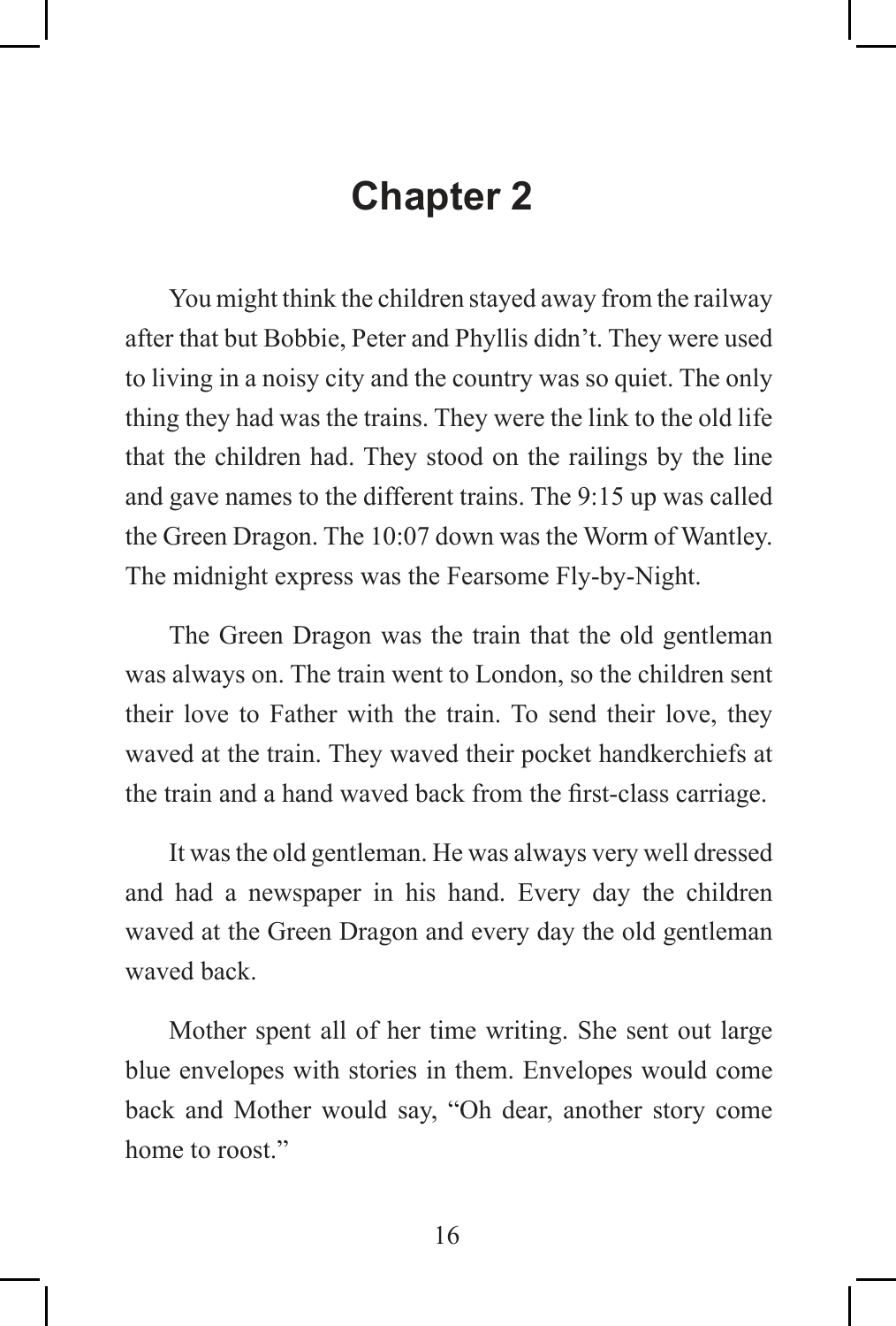

*They waved their pocket handkerchiefs at the train.*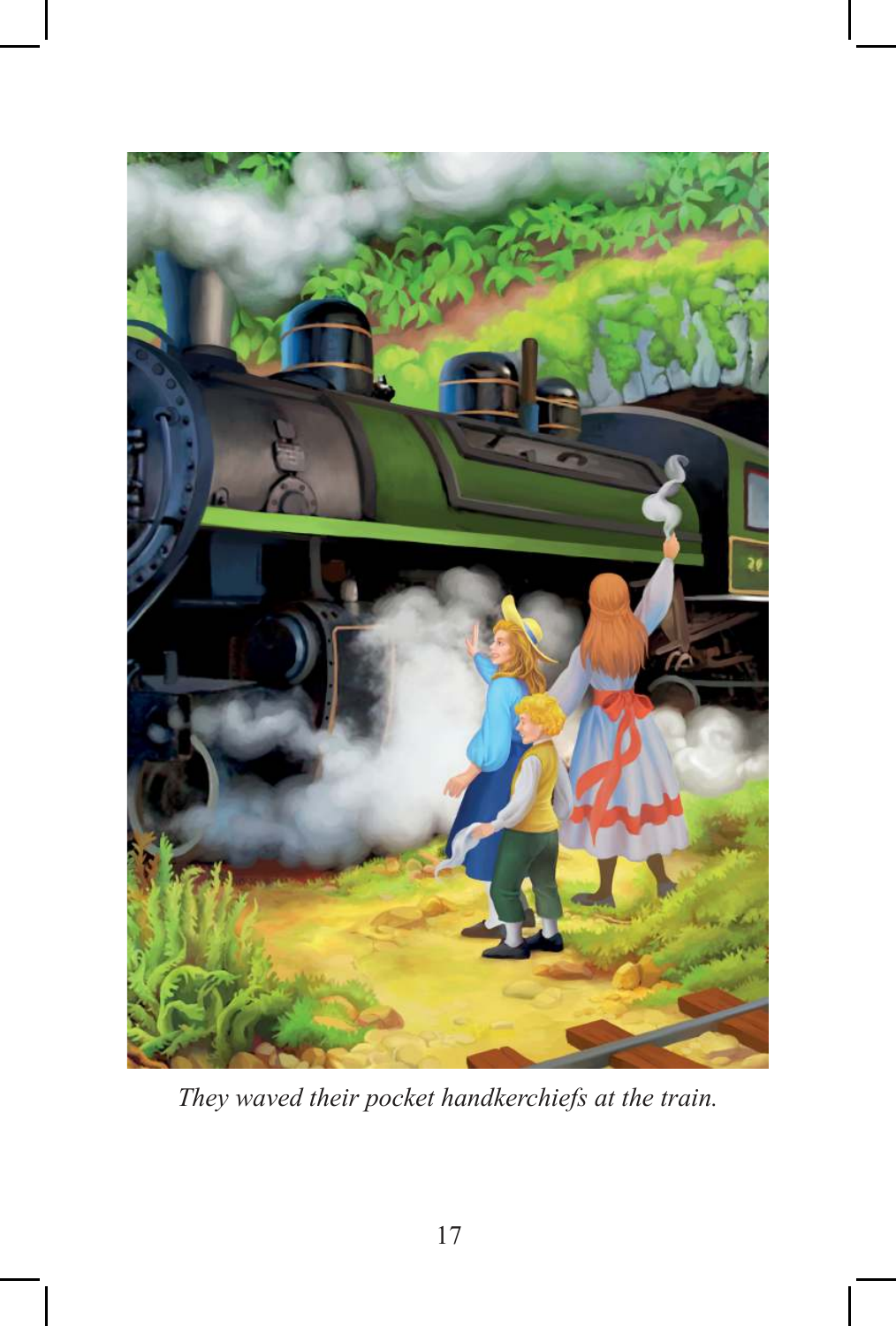The children all felt very sorry when this happened. Sometimes the envelopes came back and Mother would say, "A sensible editor! He's taken my story. Here is the proof." A proof was the story which is printed on it. When this happened, there were buns for tea.

 One day, Peter went to **fetch** the buns and met the stationmaster. Peter was very uncomfortable. He hadn't seen the stationmaster for a long time.

 Peter didn't say good morning when he saw him. But the stationmaster did.

 "Good morning," he said to Peter as they passed each other in the lane.

 "Good morning," Peter replied. He stopped walking and thought for a moment. Then he turned around and ran after the stationmaster.

"What is it?" the stationmaster asked.

 "I didn't want you to be polite to me if you didn't know who I was," Peter said.

 "Of course, I know who you are. **Let bygones be bygones.** Where are you going?" the stationmaster asked.

#### **fetch** (v) to bring

**let bygones be bygones** (idiom) to forget about a disagreement that happened in the past; to forgive someone for what they have done to you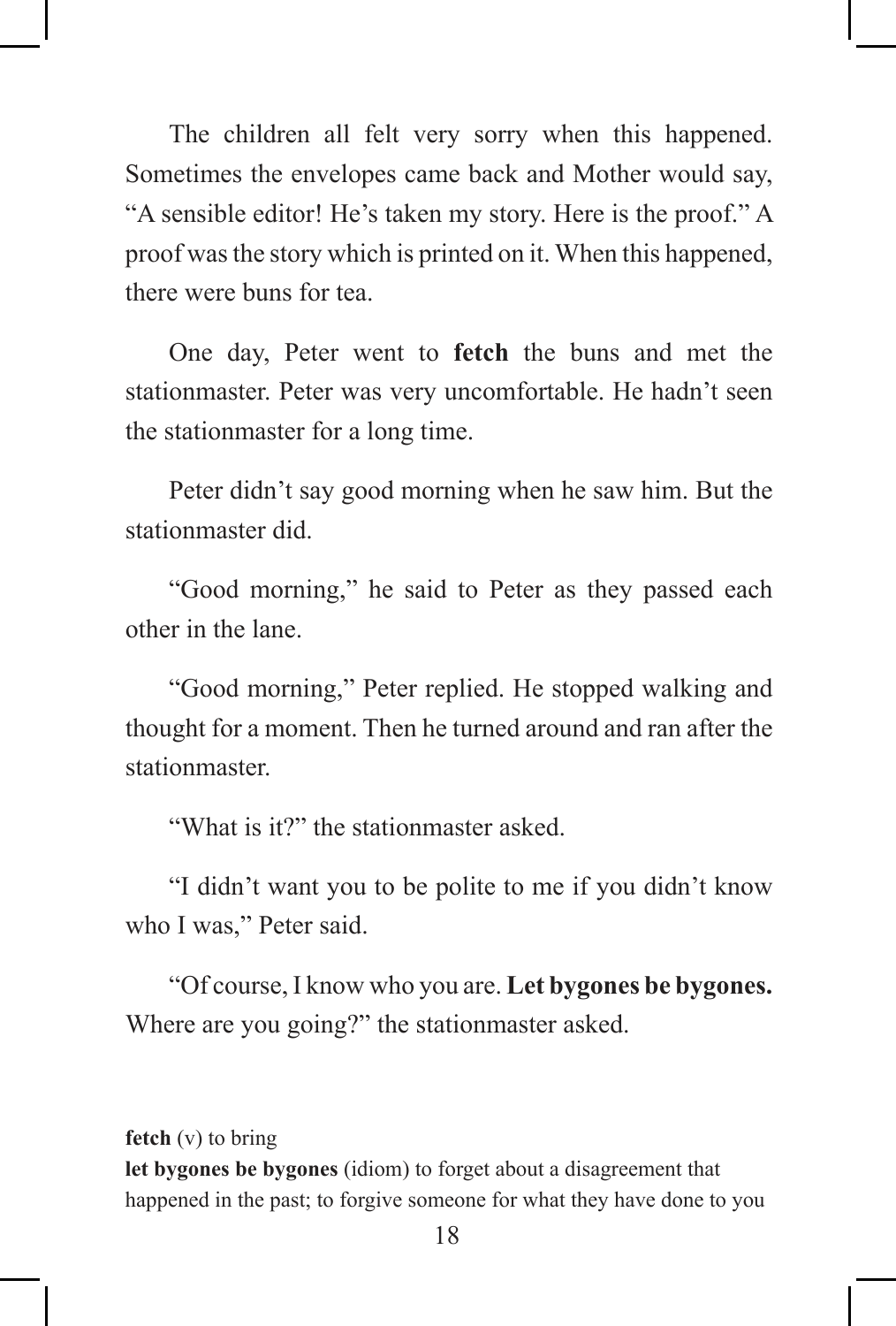"To buy buns for tea," Peter said

"I thought you were poor," said the stationmaster.

 "We are. We always have buns for tea when Mother sells a story or a poem," said Peter.

 "She writes stories? You should be proud to have such a clever mother," said the stationmaster.

 "We are, but she used to play with us before she had to be so clever," Peter said sadly.

 The stationmaster and Peter were friends after this. The next day, after the children had waved at the Green Dragon and the old gentleman, Peter took Bobbie and Phyllis to the station.

"We shouldn't go!" Bobbie said.

 "The stationmaster and I are friends now. It's all sorted," said Peter.

 The children spent two hours with the porter at the station. He never got tired of answering the children's questions. He told them all about trains and the stationmaster came to talk to them too. It was like they had never stolen the coal.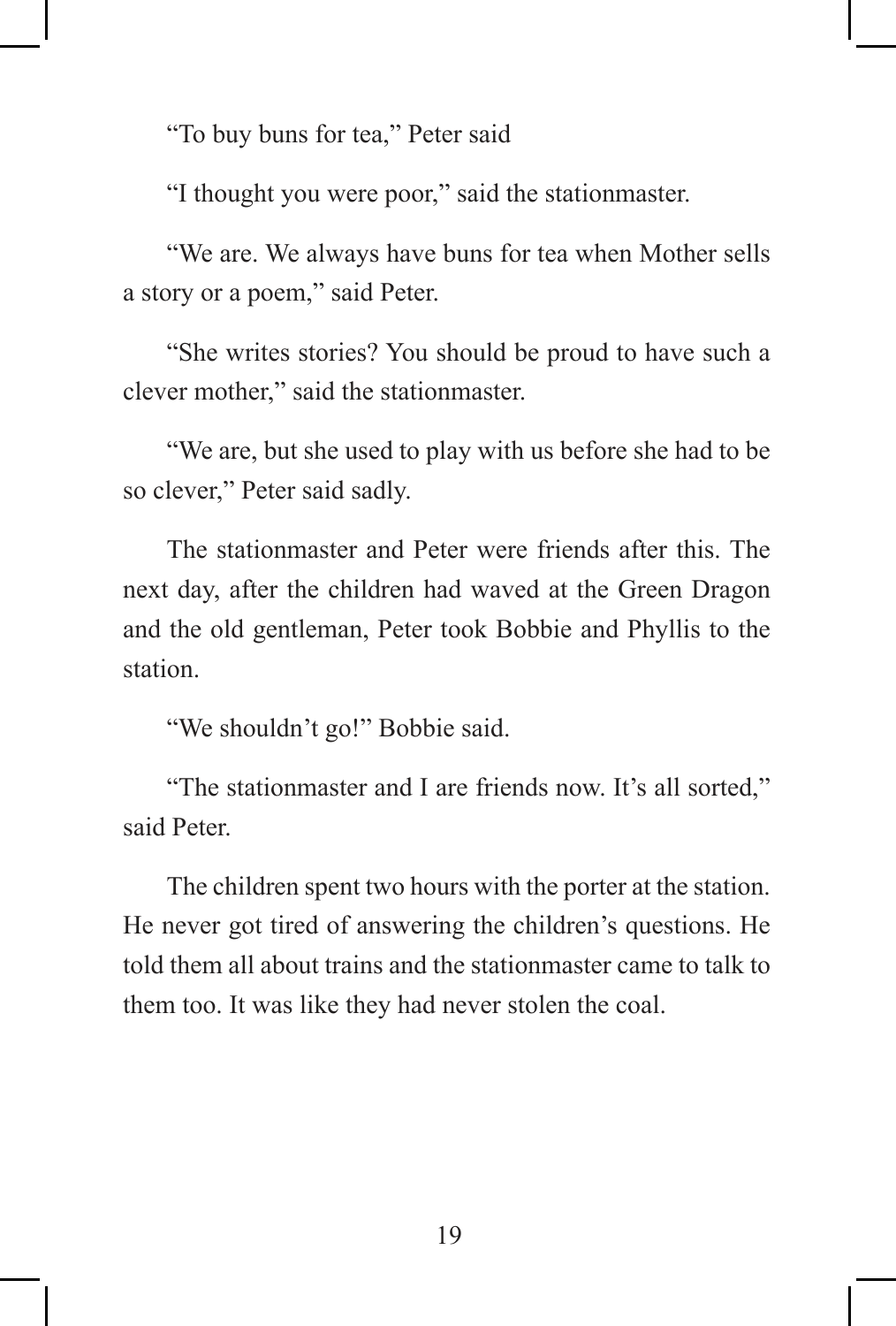Peter noticed that different train engines had different numbers. He decided to write them down in a little black note book.

 The next day, Mother was ill. The doctor said she had **influenza**. Bobbie made herself head nurse and made a fire in Mother's room to keep her warm. The doctor told her, "Give Mother beef tea, brandy, milk, soda water and grapes and she will be better."

 Bobbie told Phyllis and Peter what the doctor and Mother had said.

"We can live on bread and butter," said Phyllis.

 Mrs. Viney went to the village with one shilling to buy as much brandy, beef tea and soda water as she could. The children were worried. They knew that a shilling wouldn't buy very much. The children thought for a long time, then they had an idea.

 Peter and Phyllis got out a large bedsheet and a pot of black that was used on the fire.

 Bobbie went to sit and talk to Mother. She stayed up all night and kept the fire going. She gave Mother milk and soda water when she was awake and fell asleep in the chair when Mother was asleep.

**influenza** (n) flu, a very bad cold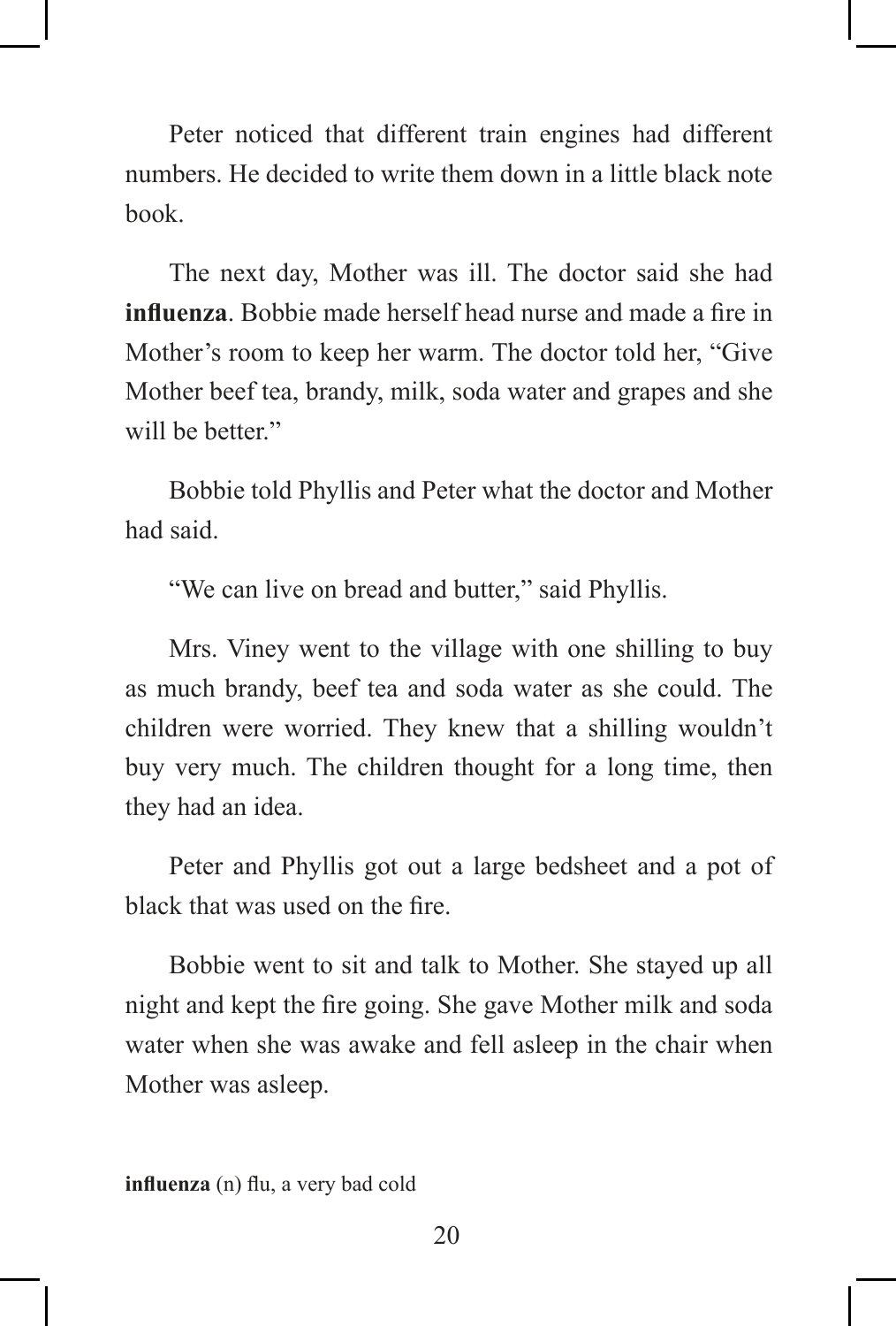

*Lots of people on the train stared at the sign.*

 The doctor came back to see Mother the next day. He saw the beef tea and the brandy, but there were no grapes.

 "They are coming tomorrow," said Bobbie when the doctor asked about them. The doctor sent Bobbie to bed, so that she would not be ill and Mrs. Viney sat with Mother.

 Peter went down to the trains on his own. When the Green Dragon went past, the old gentleman got ready to wave. He looked and didn't see three children. Only Peter was there. He was pointing at a big white bed sheet that was nailed to the fence and it had big black letters on it.

Lots of people on the train stared at the sign. It said:

*LOOK OUT AT THE STATION*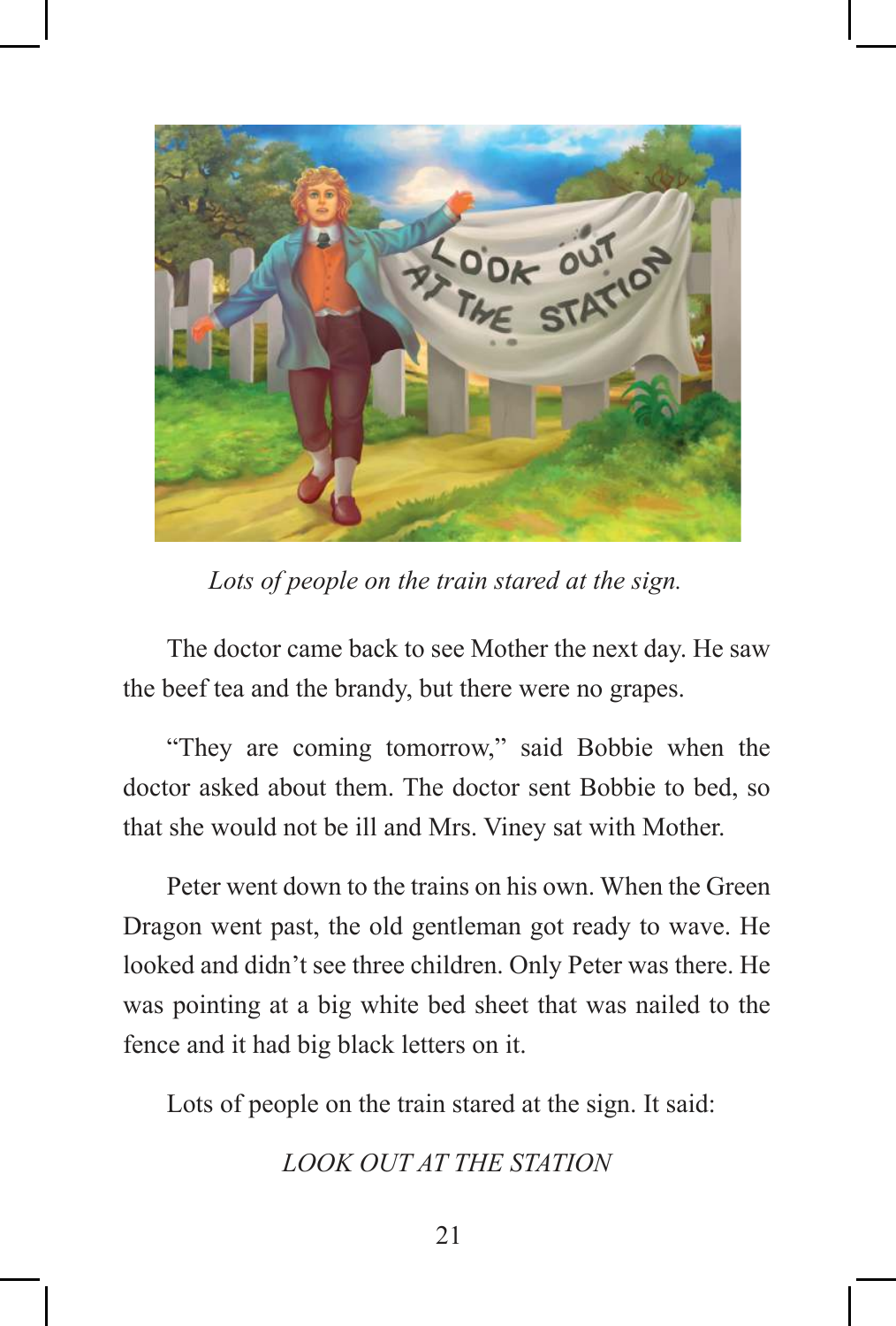## **COMPREHENSION CHECK**

### **Test 1**

## **Are the following sentences TRUE (T) or FALSE (F)?**

|                                               | 1. The Railway Children had a dog called Peter.                                |  | T / F |  |
|-----------------------------------------------|--------------------------------------------------------------------------------|--|-------|--|
|                                               | 2. The Doctor called Bobbie "Head Nurse".                                      |  | T / F |  |
|                                               | 3. The Doctor gave Perks a stuffed squirrel<br>for his birthday.               |  | T / F |  |
|                                               | 4. Bobbie wrote a letter to the station master<br>asking for help with Father. |  | T / F |  |
|                                               | 5. The children saved the 11:29<br>from running into a landslide.              |  | T / F |  |
|                                               | 6. The old gentleman was called Jabez Szezcpansky. $T / F$                     |  |       |  |
|                                               | 7. Bobbie's real name is Roberta,<br>but nobody calls her that.                |  | T / F |  |
|                                               | 8. The midnight express was called<br>the Worm of Wantley.                     |  | T / F |  |
|                                               | 9. The cook and the maid the old gentleman sent<br>were horrible.              |  | T / F |  |
| 10. The boy in the red jumper was called Jim. |                                                                                |  |       |  |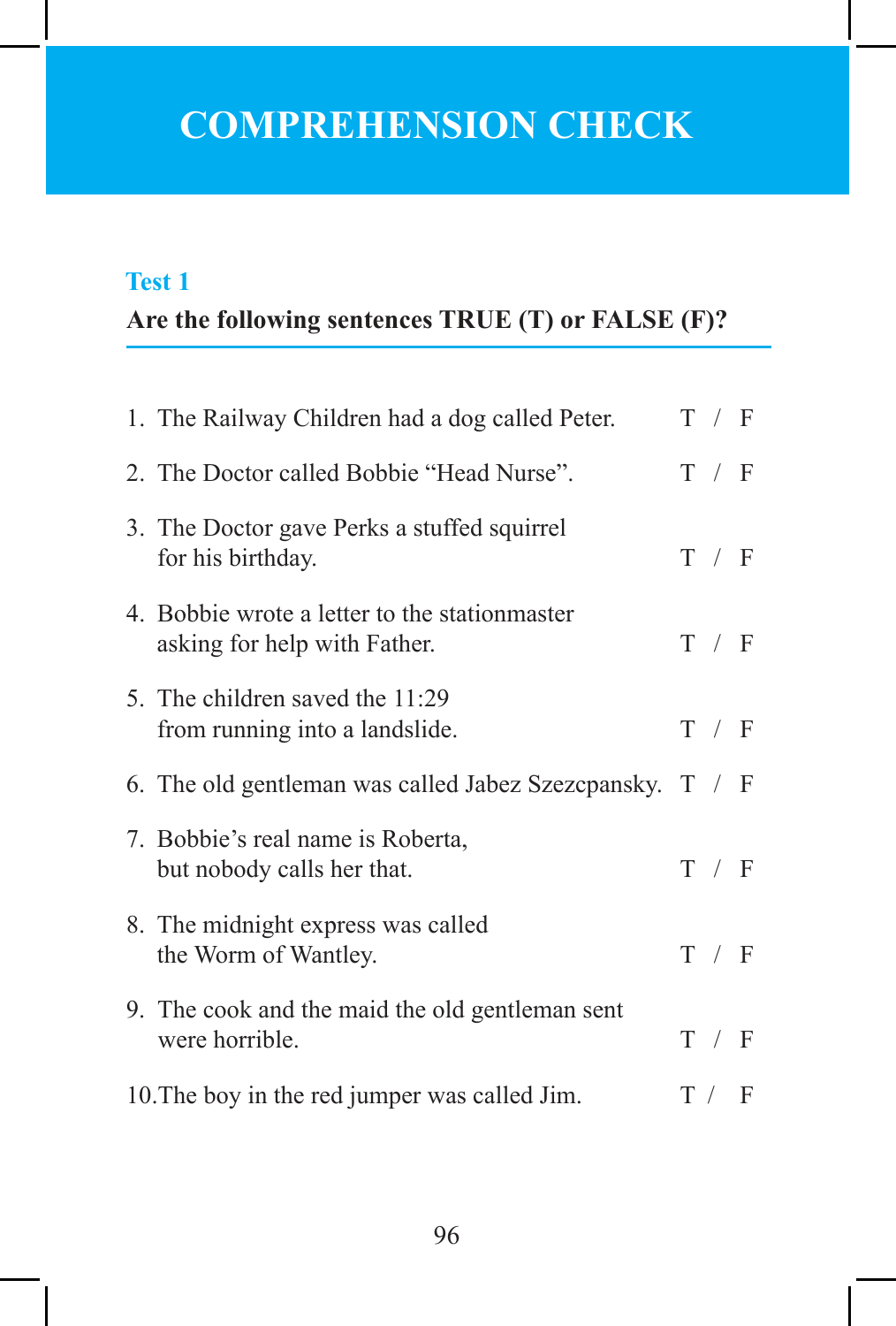### **Test 4**

#### **Answer the questions below.**

- 1. What blew up and frightened the dog?
- 2. What did Bobbie and Phyllis call the green train?
- 3. What is the name of the house that the children and Mother went to live in?
- 4. How many boys were chasing the hare in the paperchase?
- 5. What was the Russian man's job?
- 6. What colour were the flags and petticoats that the children used to stop the train?
- 7. Who was the grandfather of the boy in the red jumper?
- 8. What did Mother send out in long blue envelopes?
- 9. Who got off the train after everyone in the village waved to Bobbie?
- 10. Who did Bobbie and Phyllis tie up and leave on the sofa?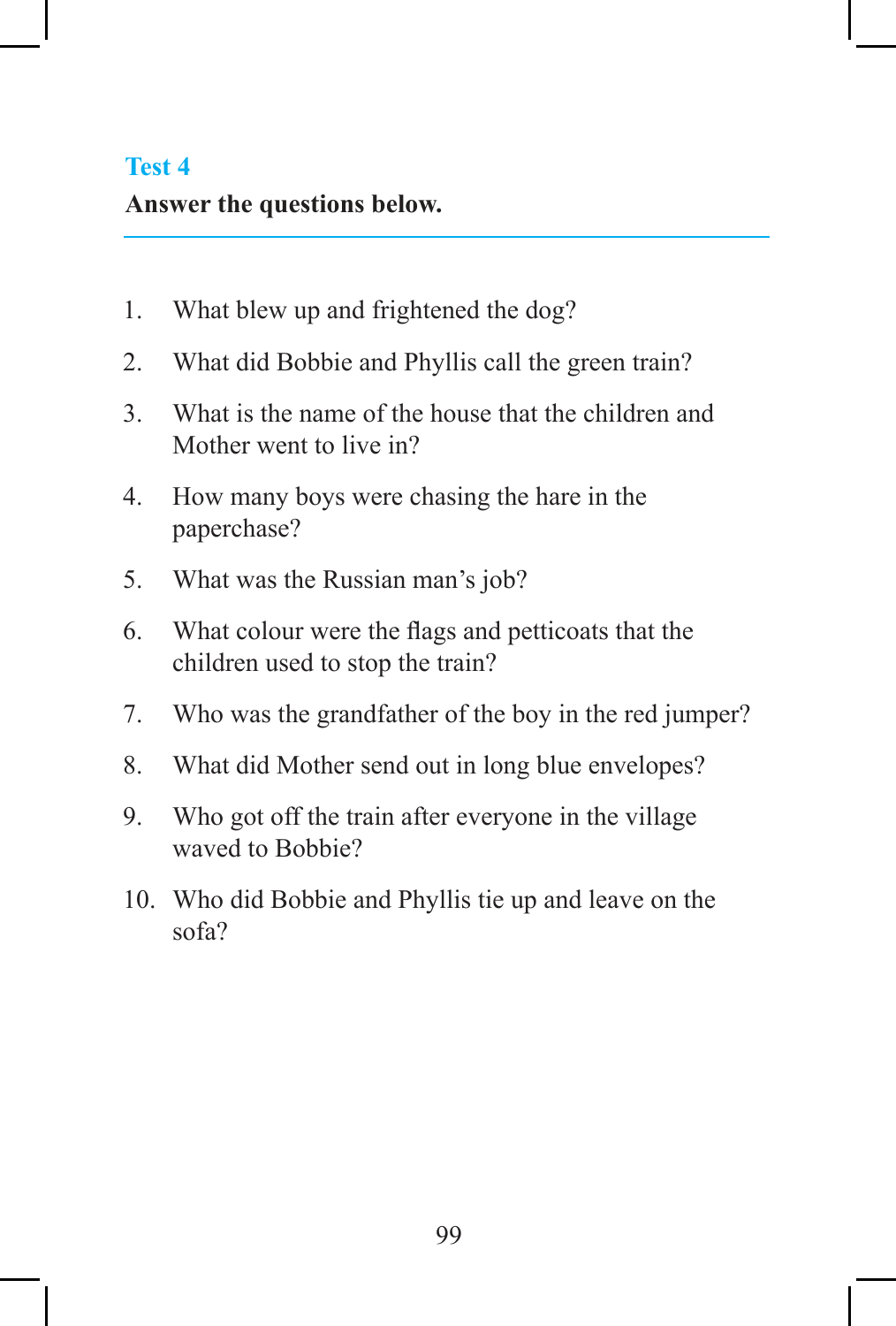## **GRAMMAR CHECK**

### **Complete the sentences with** *despite, although, however.* **Test 1**

- 1. ................ all the challenges, we managed to finish the project on time.
- 2. ................ they are very rich, they live in a very small house.
- 3. The open air concert was planned to take place today; ................, it was cancelled due to bad weather.
- 4. ................ her illness, Mary went to college as she had an important exam.
- 5. He's never pleased with his salary ................ he earns three times as much as me.
- 6. ................ the heavy fog, the flights were not cancelled.
- 7. ................ she didn't have all the right qualifications, the company offered her the job.
- 8. ................ he stayed in Spain for three years, he can hardly speak any Spanish.
- 9. There was a lot of traffic in the morning; ................, I got to the meeting on time.
- 10. ................ his leg injury, he managed to win the race.